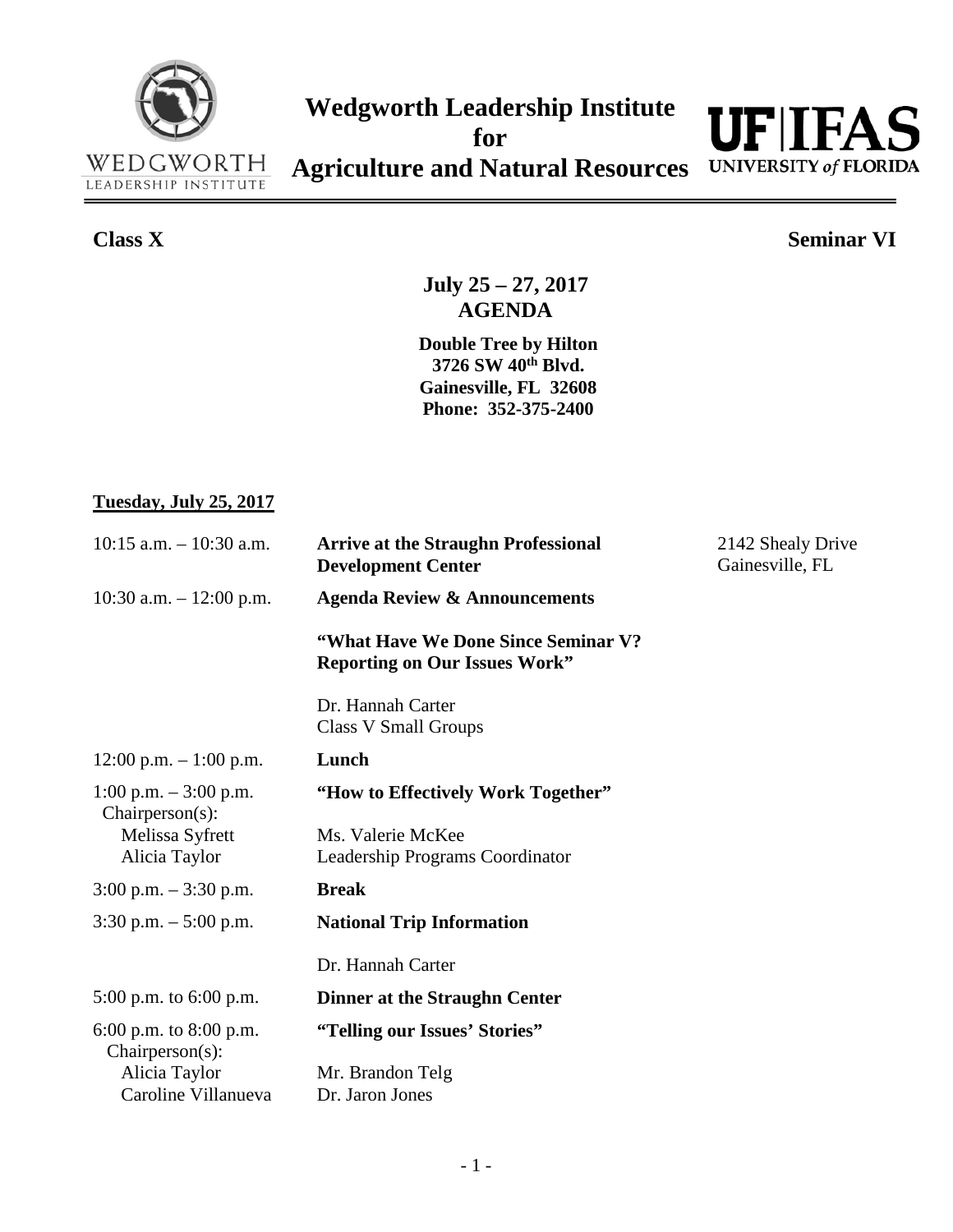| $8:00$ p.m.                                                          | Adjourn for the evening and check into the<br>hotel                                                                                                                               |                                         |
|----------------------------------------------------------------------|-----------------------------------------------------------------------------------------------------------------------------------------------------------------------------------|-----------------------------------------|
| <b>Wednesday, July 26, 2017</b>                                      |                                                                                                                                                                                   |                                         |
| 7:00 a.m. $-7:45$ a.m.                                               | <b>Breakfast at hotel</b>                                                                                                                                                         |                                         |
|                                                                      | <b>Depart for the Straughn Center</b>                                                                                                                                             |                                         |
| 7:45 a.m.                                                            | <b>Arrive at the Straughn Professional</b><br><b>Development Center</b>                                                                                                           |                                         |
| $8:00$ a.m. $-9:00$ a.m.<br>$Chairperson(s)$ :                       | "Effectively Communicating to the Public"                                                                                                                                         |                                         |
| Caroline Villanueva<br>Daniel Albritton                              | Ms. Becky Raulerson<br>Lecturer<br>Department of Agricultural Education &<br>Communication                                                                                        |                                         |
| $9:00$ a.m. $-10:30$ a.m.                                            | "Now it's Your Turn: Communicating Your<br>Issues"                                                                                                                                | Room C<br>Room A<br>4-H Conference Room |
|                                                                      | <b>Small Group Breakouts</b><br>Ms. Becky Raulerson<br>Ms. Valerie McKee<br>Mr. Jarred Shellhouse                                                                                 | (upstairs in the Straughn<br>Center)    |
| 10:30 a.m. $-11:00$ a.m.                                             | <b>Break</b>                                                                                                                                                                      |                                         |
| $11:00$ a.m. $-11:30$ a.m.<br>$Chairperson(s)$ :<br>Daniel Albritton | "Introduction to the Nature Coast Biological<br>Station"                                                                                                                          |                                         |
| <b>Cathy Atchley</b>                                                 | Dr. Mike Allen<br>Director                                                                                                                                                        |                                         |
| 11:30 a.m.                                                           | <b>Depart Straughn Center for Hotel</b>                                                                                                                                           |                                         |
|                                                                      | Lunch on your own                                                                                                                                                                 |                                         |
| $1:00$ p.m.                                                          | <b>Load Bus &amp; Depart for Cedar Key</b>                                                                                                                                        | 11350 SW 153rd Ct.<br>Cedar Key, FL     |
| $2:00$ p.m. $-3:00$ p.m.                                             | <b>Arrive at FWC Marine Lab</b>                                                                                                                                                   |                                         |
| $Chairperson(s)$ :<br><b>Cathy Atchley</b><br>Ryan Atwood            | The Role of Clam Farming in Cedar Key                                                                                                                                             |                                         |
|                                                                      | Ms. Leslie Sturmer-Taiani<br>Regional Shellfish Aquaculture Ext. Agent IV<br>University of Florida IFAS Extension / Florida Sea<br>Grant<br>Senator George Kirkpatrick Marine Lab |                                         |
| $3:00$ p.m. $-4:00$ p.m.<br>$Chairperson(s)$ :                       | Tour & Discussion of Southern Cross Sea<br><b>Farms</b>                                                                                                                           |                                         |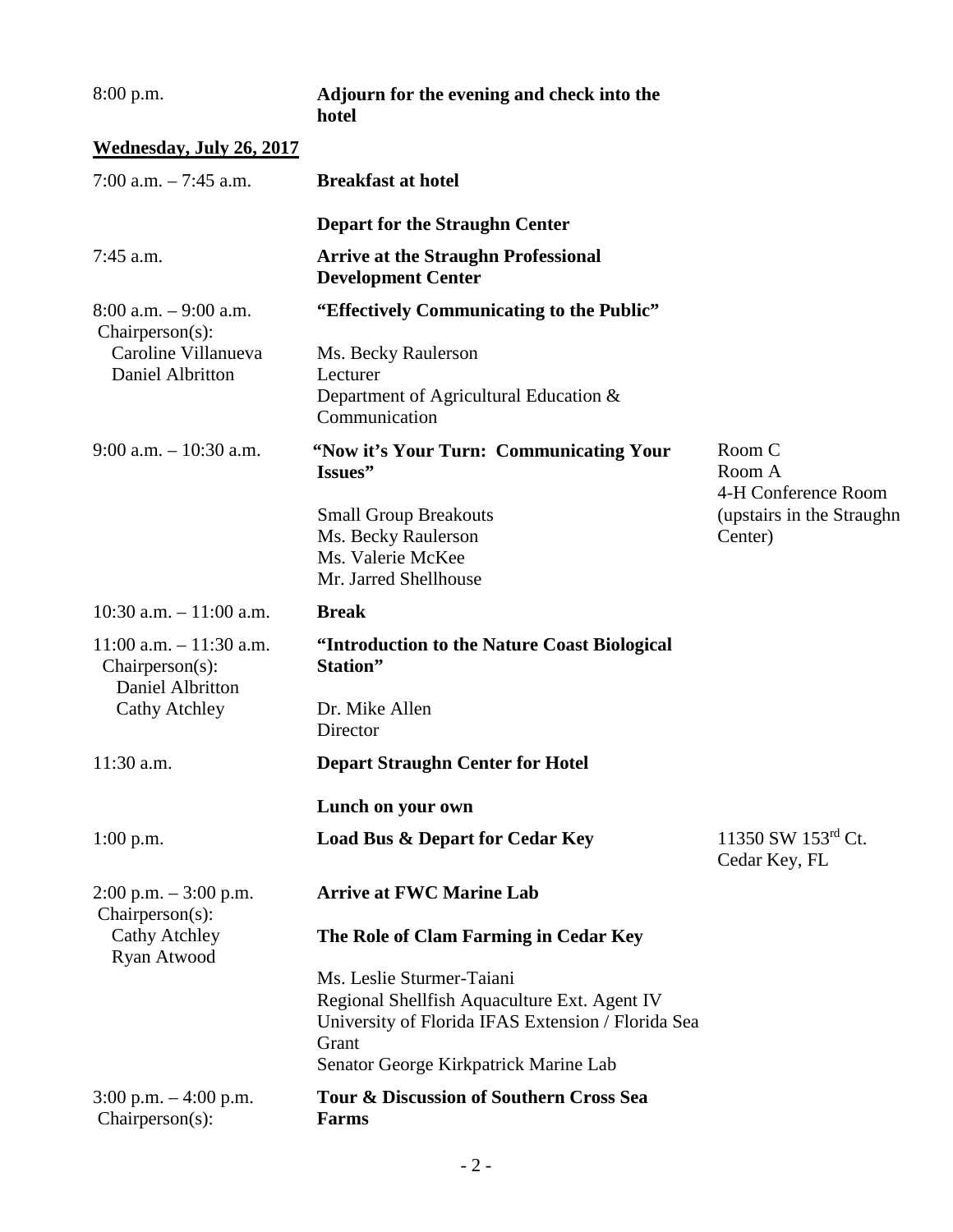| Ryan Atwood<br><b>Michael Basore</b>                                                         | <b>Speakers TBA</b>                                                                                      |                                  |
|----------------------------------------------------------------------------------------------|----------------------------------------------------------------------------------------------------------|----------------------------------|
| 4:00 p.m. $-5:30$ p.m.<br>$Chairperson(s)$ :<br><b>Michael Basore</b><br>John Bertram        | <b>Tour of the NCBS and Living Shoreline</b><br><b>Demonstration Site</b>                                |                                  |
|                                                                                              | Ms. Savanna Berry<br>Regionalized Specialized Sea Grant Agent<br>Florida Sea Grant                       |                                  |
| 5:30 p.m. $-6:00$ p.m.                                                                       | <b>Walk Around Cedar Key on Your Own</b>                                                                 |                                  |
| 6:00 p.m. $-8:00$ p.m.<br>$Chairperson(s)$ :<br>John Bertram<br><b>Timothy Brock</b>         | <b>Arrive at the Island Hotel</b>                                                                        | $373$ $2nd$ Street,<br>Cedar Key |
|                                                                                              | <b>Dinner with Invited Guests</b>                                                                        |                                  |
|                                                                                              | "Leading Cedar Key"<br>The Honorable Heath Davis<br>Mayor<br>Cedar Key, FL                               |                                  |
| 8:00 p.m.                                                                                    | <b>Load Bus &amp; Depart for Gainesville</b>                                                             |                                  |
| <b>Thursday, July 27, 2017</b>                                                               |                                                                                                          |                                  |
| 7:00 a.m. $-8:00$ a.m.                                                                       | <b>Breakfast</b><br><b>Check out</b><br><b>Depart Hotel for Straughn Center</b>                          |                                  |
| $8:15$ a.m.                                                                                  | <b>Arrive at the Straughn Center</b>                                                                     |                                  |
| $8:30$ a.m. $-10:30$ a.m.<br>$Chairperson(s)$ :<br><b>Timothy Brock</b><br>Holly Chamberlain | "What the World (and Leadership) Needs:<br>Humility"                                                     |                                  |
|                                                                                              | Dr. Matt Sowcik<br><b>Assistant Professor</b><br>Department of Agricultural Education &<br>Communication |                                  |
| $10:30$ a.m. $-11:00$ a.m.                                                                   | <b>Break</b>                                                                                             |                                  |
| $11:00$ a.m. $-12:00$ p.m.<br>$Chairperson(s)$ :<br>Holly Chamberlain<br>Martin Hackney      | "Mindbugs: The Ordinary Origins of Bias"                                                                 |                                  |
|                                                                                              | Ms. Liz Redford<br><b>Doctoral Candidate</b><br>University of Florida                                    |                                  |
|                                                                                              | Consultant<br>Project Implicit                                                                           |                                  |
| $12:00$ p.m. $-12:45$ p.m.                                                                   | Lunch                                                                                                    |                                  |
|                                                                                              | "Let's Reflect"                                                                                          |                                  |